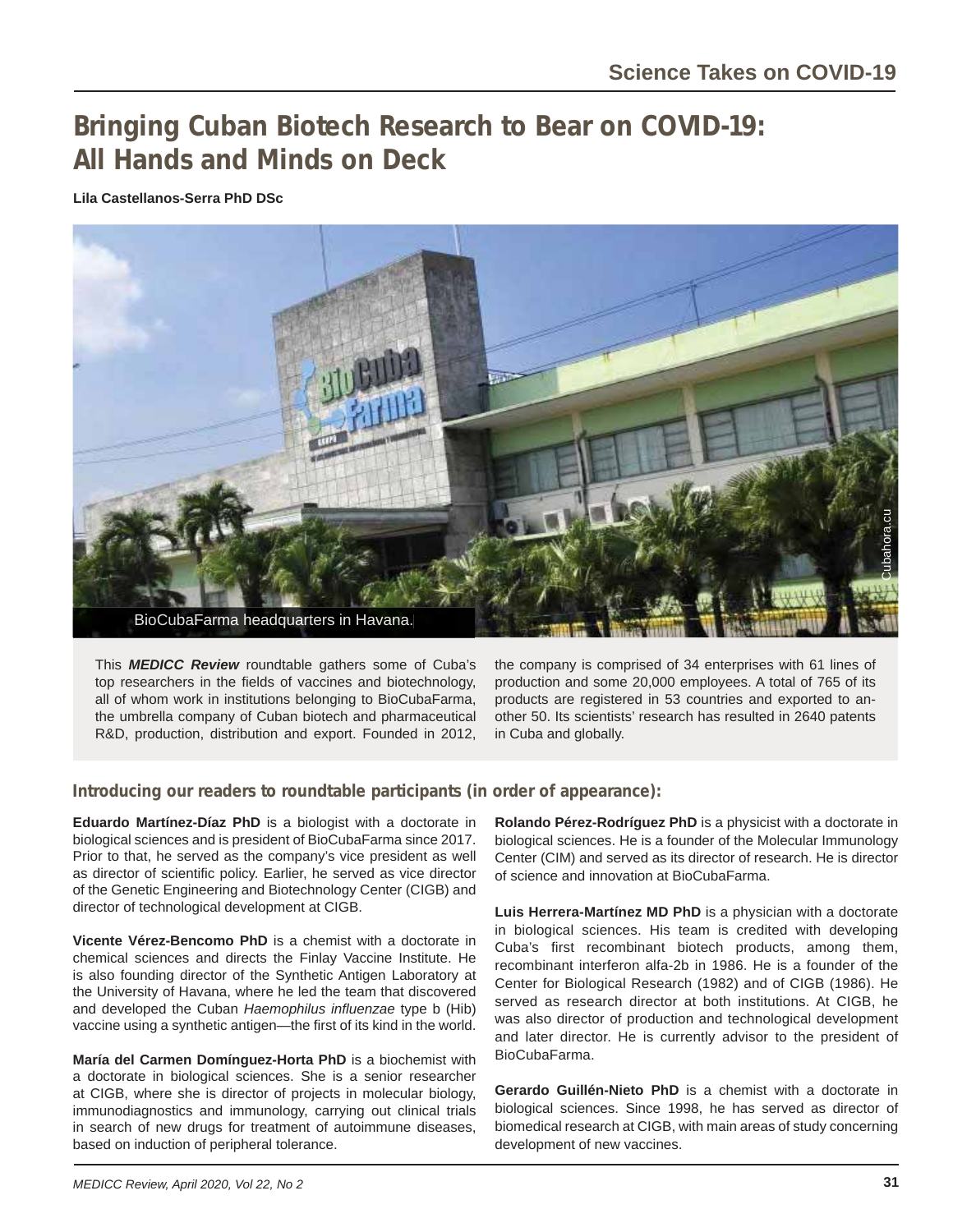#### *MEDICC Review:* **What do we know about the behavior of COVID-19 and the SARS-CoV-2 virus that causes it?**

**Eduardo Martínez:** As of April 17, 2020, reported case fatality worldwide is 6.86%; in some countries it's as high as 15%. About 80% of people infected remain asymptomatic or are only mildly ill, while 20% become seriously or critically ill. In Cuba thus far, 9% have become seriously ill and 4% critically ill, with a case fatality of 3.3%. In these severely ill patients, viral load is much higher than in patients with mild disease, and once the virus establishes itself, it replicates rapidly and the immune system is unable to stop it.

**Vicente Vérez:** What happens to someone once they're infected depends on the viral load. The higher the viral load, the more difficult it is for the immune system to fight the disease. Many people manage to achieve equilibrium between virus and host: the virus doesn't win, but neither does the host succeed in eliminating it. These people are asymptomatic, and neither they nor the health system know that they are infected unless there is mass population screening. They are the bane of health systems and the main source of transmission.

In individual terms, however, these people are successful because their immune systems have protected them from the virus. We need to understand how some people manage to remain asymptomatic, what characterizes their immune systems that provides such protection and avoids disease development. This is a research question being tackled worldwide.

When that equilibrium between virus and host is broken, when the virus manages to overcome the immune system's defenses, infected people move on to disease states ranging from mild to critical. The virus manipulates the immune system and provokes responses that can be very harmful. Most people who die during the transition to serious or critical illness do not do so directly from the virus: strictly speaking, it's not the virus that kills them, but an intense immune response to the virus. An immune overresponse, called a cytokine storm, attacks the host, finally leading to multisystem organ failure, the nightmare of all intensive care specialists.



**María del Carmen Domínguez**: Reports of cytokine storm in COVID-19 patients started to emerge in mid-March this year, the first from a group of Chinese colleagues who described what happens immunologically in a group of patients in transition to critical condition. They develop this hyperinflammatory process, the cytokine storm. Inflammation is a normal physiologic process that helps the body's defenses against a pathogen, such as a virus. But when inflammation is so acute, an excess of cytokines ends up damaging the body. The patients develop respiratory problems requiring artificial ventilation, while thromboses emerge in other organs.

#### *MEDICC Review:* **While we wait for a preventive vaccine, which will take some time, how can we help the immune system better fi ght the virus?**

**Vicente Vérez:** There are two kinds of immunity, one specific to a particular disease (usually achieved through a preventive vaccine derived from an inactivated component of the virus) and the other nonspecific. In the case of SARS-CoV-2: when we find equilibrium between virus and host, it is the nonspecific immunity that is responsible for this, and thus for the fact that overt disease is not developing. It is **not** specific immunity, because this virus was unknown before December 2019, and more important, unknown to the body's immune defenses. There is no specific immunity to this virus simply because it's new: thus we're talking nonspecific immunity, the so-called natural or innate immunity we all have. Its protective power varies among individuals and depends on several factors.

Understanding how this innate immunity functions in COVID-19 could help us alter its clinical course, reducing the number of people who progress to serious illness. It's a major scientific challenge: to identify and then administer whatever factor that has successfully promoted innate immunity in asymptomatic people. This is a very interesting strategy that can change the outcome of the battle between virus and host, so that individual defenses triumph, boosted by medications that reinforce or enhance innate immunity to control the disease.

#### *MEDICC Review:* **The biopharmaceutical industry has been playing a key role in Cuba's response to COVID-19. Could you give us an overview of projects under way to address the disease?**

**Eduardo Martínez:** BioCubaFarma is the umbrella corporation for Cuba's pharmaceutical and biotech industry and research institutes. Its institutions are working in four areas related to COVID-19: provision of products approved by the Ministry of Public Health (MINSAP) for the disease; research and development into new knowledge and products; international cooperation to provide medications to help fight the pandemic; and internal measures in our firms to protect workers and ensure operational continuity under current circumstances. We have 25 products, including generic medications (among them chemical antiviral agents) and novel products developed by Cuban researchers.

BioCubaFarma companies have taken on production of masks and sanitizing products as well, and our factories are repairing devices needed to address the pandemic, such as ventilators, and producing personal protective equipment (mainly filter masks,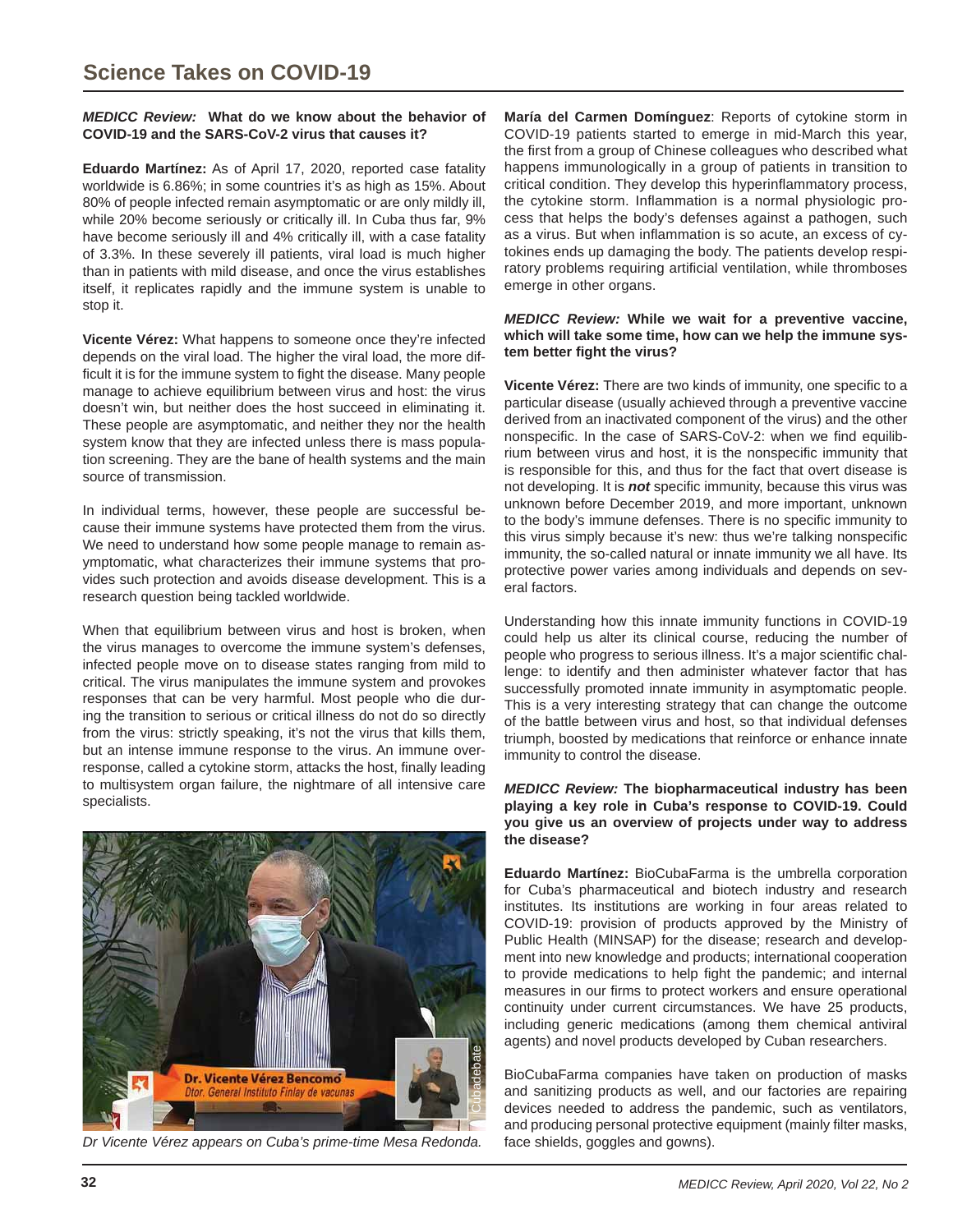

*Dr Eduardo Martínez: BioCubaFarma institutions are working in four areas related to COVID-19.*

**Rolando Pérez:** BioCubaFarma is working on 15 projects for COVID–19. Six are treatments, six related to prevention in at-risk groups, two are diagnostics, and one is a medical device. Nine are undergoing clinical trials in patients and at-risk groups, while six are in R&D. There are also other projects in the design phase or early research stages.

Building on knowledge generated in other countries, we have designed clinical trials and population interventions with products that are already registered or that are in very advanced research stages. All clinical trials and population interventions have been approved by the Center for State Control of Medicines, Equipment and Medical Devices (CECMED), Cuba's regulatory authority, in accordance with ethical principles for conducting clinical trials; their results will be shared with the international scientific community.

We are using interferon alfa-2b, a foundational product of Cuban biotech, which has direct antiviral activity and is an immunostimulant. It is produced by the Genetic Engineering and Biotechnology Center (CIGB) and the National Center for Bioproducts. A nasal formulation is under development. We are also researching the combination of alpha and gamma interferons.

Two products are being evaluated for possible management of hyperinflammatory reactions (the cytokine storm). One is a monoclonal antibody from the Molecular Immunology Center (CIM), which inhibits the effector phase of immunity; the other is a CIGB product, CIGB 258, which stimulates the immune system's regulatory cells. Both are also in development for treatment of autoimmune diseases.

#### *MEDICC Review:* **What preventive measures are under development?**

**Rolando Pérez:** For prophylactic use in at-risk groups and vulnerable people, various immune system stimulants are being evaluated:

• Nasal administration of interferon alfa-2b, a CIGB project in collaboration with AICA Laboratories, a Cuban pharmaceutical company;

- Biomodulin T (produced by Cuba's National Center for Bioproducts), a natural product obtained from thyme extracts, which has been used for several years as a cellular immunostimulant in people aged 60 years and older who experience immunosenescence;
- A transfer factor produced by CIGB from natural sources, which is also a cellular immunostimulant and has been used for more than 30 years in patients with immune deficiencies;
- A new immune potentiator, CIGB 2020, now in clinical trials; and
- VME–corona, from the Finlay Vaccine Institute, a vaccine with certain components of the Cuban vaccine VA-MENGOC-BC, which has been used since the 1980s to control serogroup B meningococcal disease. In addition to its specific properties, this vaccine activates innate immunity. The regulatory authorities approved a study of people at epidemiologic risk, which should start in the next few days.

## *MEDICC Review:* **What about disease diagnostics?**

**Rolando Pérez:** The Immunoassay Center is developing reagents for serologic diagnosis, to detect IgM and IgG antibodies in people who have been infected with the virus. It's an ELISA system, based on Cuba's ultramicroanalytic system (SUMA), and could be available in the next few weeks. Using bioinformatic methods, we've designed peptides characteristic of the SARS-CoV-2 viral structure that can be used to develop ELISA systems for detecting antibodies that recognize the virus. This would enable national coverage, since there are already 3000 SUMA equipment in Cuban health institutions. This is a strength of our national diagnostics system, which could make major contributions to COVID-19 control through expanded detection of infected individuals. Last but not least, several companies in BioCubaFarma, including Cuba's Neurosciences Center and Combiomed (which produces electromedical equipment), are repairing ventilators and designing a new ventilator model, using 3D printing of some parts.



*Dr Rolando Pérez: Various immune system stimulants are being evaluated.*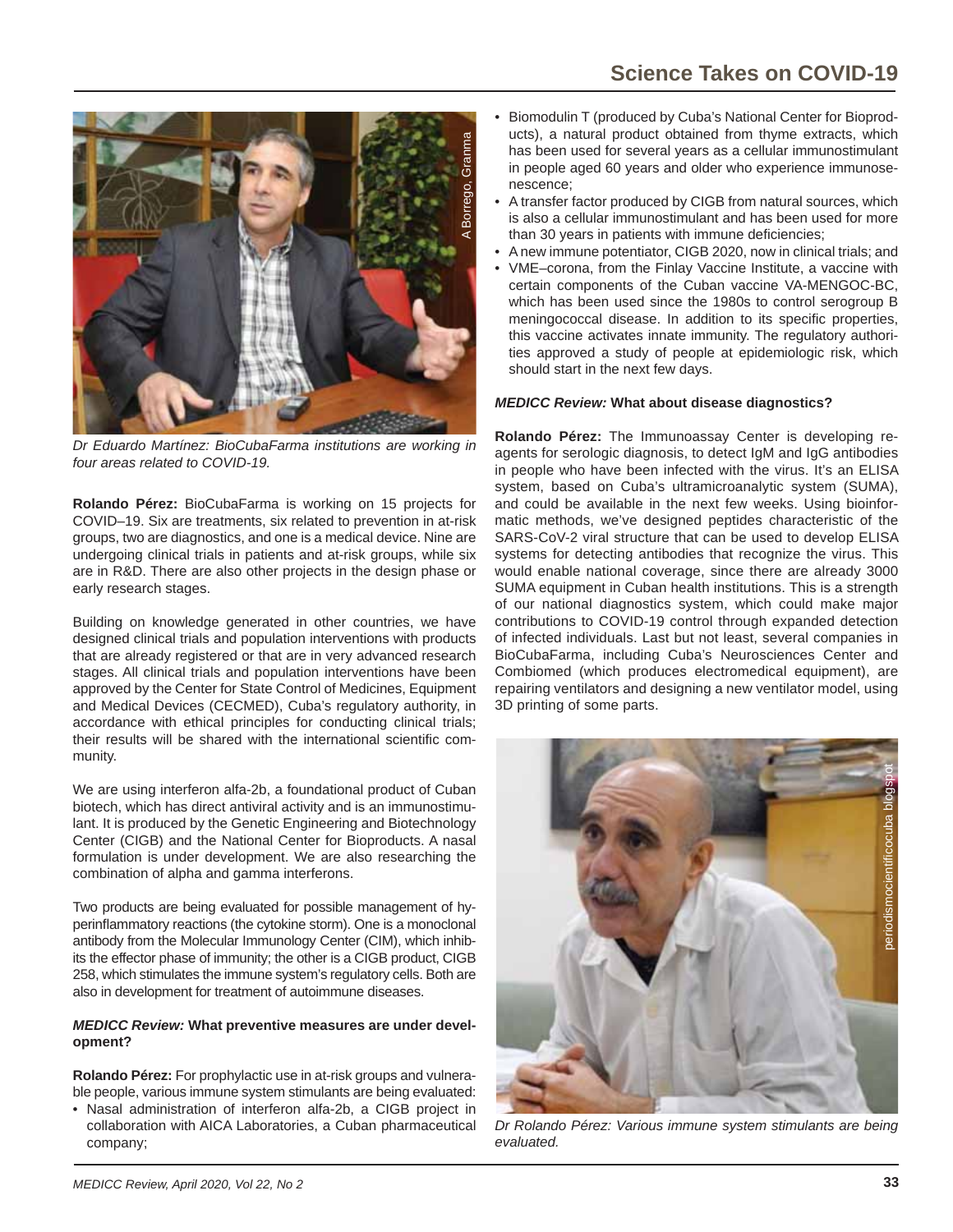**Eduardo Martínez:** Expanding detection is key because of course, the asymptomatic carriers represent the biggest threat in terms of disease spread. It's a challenge internationally and here in Cuba. We continue to incorporate more labs for polymerase chain reaction (PCR) diagnostics, but we need a test that we can run on 5000–6000 or more people per day, such as those based on antibodies. These enable detection of asymptomatic carriers and people who have had contact with but are clear of the virus. This is crucial information, because it enables contact tracing. Finding antibodies means that the person has been infected, even when PCR is negative because the virus has been cleared from the body. That's another advantage of an antibody test.

#### *MEDICC Review:* **What role does interferon play in treating COVID-19?**

**Eduardo Martínez:** Interferon is produced by the body and has antiviral action, activating virus-inhibiting mechanisms. The SARS-CoV-2 virus reduces interferon levels in the host organism, depriving it of natural antiviral protection. The problem is seen most strikingly in patients who are already immunocompromised and thus particularly vulnerable.

**Luis Herrera**: Middle East Respiratory Syndrome (MERS), a respiratory disease that appeared in 2012, was caused by a coronavirus that infects humans, bats and camels. That virus invades nonciliated epithelial cells in the bronchi, evades the innate immune system and impedes interferon production by these cells. This led us to propose use of interferon from the beginning of the COVID-19 epidemic in China. Based on those results, expert consensus recommended use of interferon in China and other countries in their treatment protocols (together with chemical antivirals). Its use in Cuba has helped us keep patients from progressing to more dangerous phases of COVID-19.

*MEDICC Review:* **Some media have commented that interferon's effectiveness hasn't been demonstrated in this pandemic. Are there any results yet in Cuba that allow us to assess its effect?**



*Dr Luis Herrera: Interferon use in Cuba has helped keep patients from progressing to more dangerous phases.*

**Eduardo Martínez:** Not definitively, nor for any antivirals, because this is a novel virus, unknown before December 2019. Thus, there hasn't been time to conduct and obtain results from clinical trials. In fact, WHO has proposed the SOLIDARITY study, running three clinical trials to assess the efficacy of various antivirals and therapeutic approaches used thus far. However, previous experience suggests interferons could be helpful. Interferon application in Cuba is showing benefits, and we plan to publish our results once they are definitive.

#### *MEDICC Review:* **CIGB 258 is already in use. What is it and how was it developed?**

**María del Carmen Domínguez:** For 20 years now, I have been leading a project to seek new pharmaceutical treatments for chronic respiratory and autoimmune diseases. In these diseases, the immune system gets out of control and produces an inflammatory response against its own molecules, leading to serious health problems.

We now have a number of therapeutic candidates we developed through bioinformatics. Among those, we selected a molecule with a role in regulation of innate immunity and so-called acquired immune memory. Starting with that molecule, we designed new molecules able to regulate the inflammatory response. This involved a broad preclinical research program including assessment of the mechanism of action, toxicology and safety studies. Among the candidates is the molecule named 258. It regulates innate immunity and also induces immune system cells to control inflammation. One of its important characteristics is that it does not induce immune suppression.

Its application in certain COVID-19 patients was approved in turn by the Scientific Councils of CIGB and BioCubaFarma, then by MINSAP's Expert Commission, which approved it for compassionate use (that is, for use in critically ill patients for whom other therapeutic options have been exhausted). Following ethical norms, the next of kin is required to give written consent for use, after receiving a thorough explanation and a document describing in detail the nature of the treatment and its possible benefits and risks. In most cases where CIGB 258 has been applied, C-reactive protein, ferritin and cytokine levels have markedly moved toward normal, and patients are recovering from leukopenia and thrombocytopenia, with substantial improvement in lung imaging.

**We are in an emergency and must respond to it, but our response carries with it an important scientific ethical obligation**

I also want to note: we are in an emergency and must respond to it, yes, but our response carries with it an important scientific ethical obligation. Cuban researchers don't

see the patient as a client, but as a human being affected by a complex disease and who needs our help. When we act, we do so respecting rigorous ethical standards in the midst of the eagerness we all feel to respond. We're not talking about a cure; we're talking about treatment options. It's crucial to keep patients from reaching the point where they need this molecule. That's why I emphasize the importance of taking and maintaining all the preventive, protective measures advised by health authorities.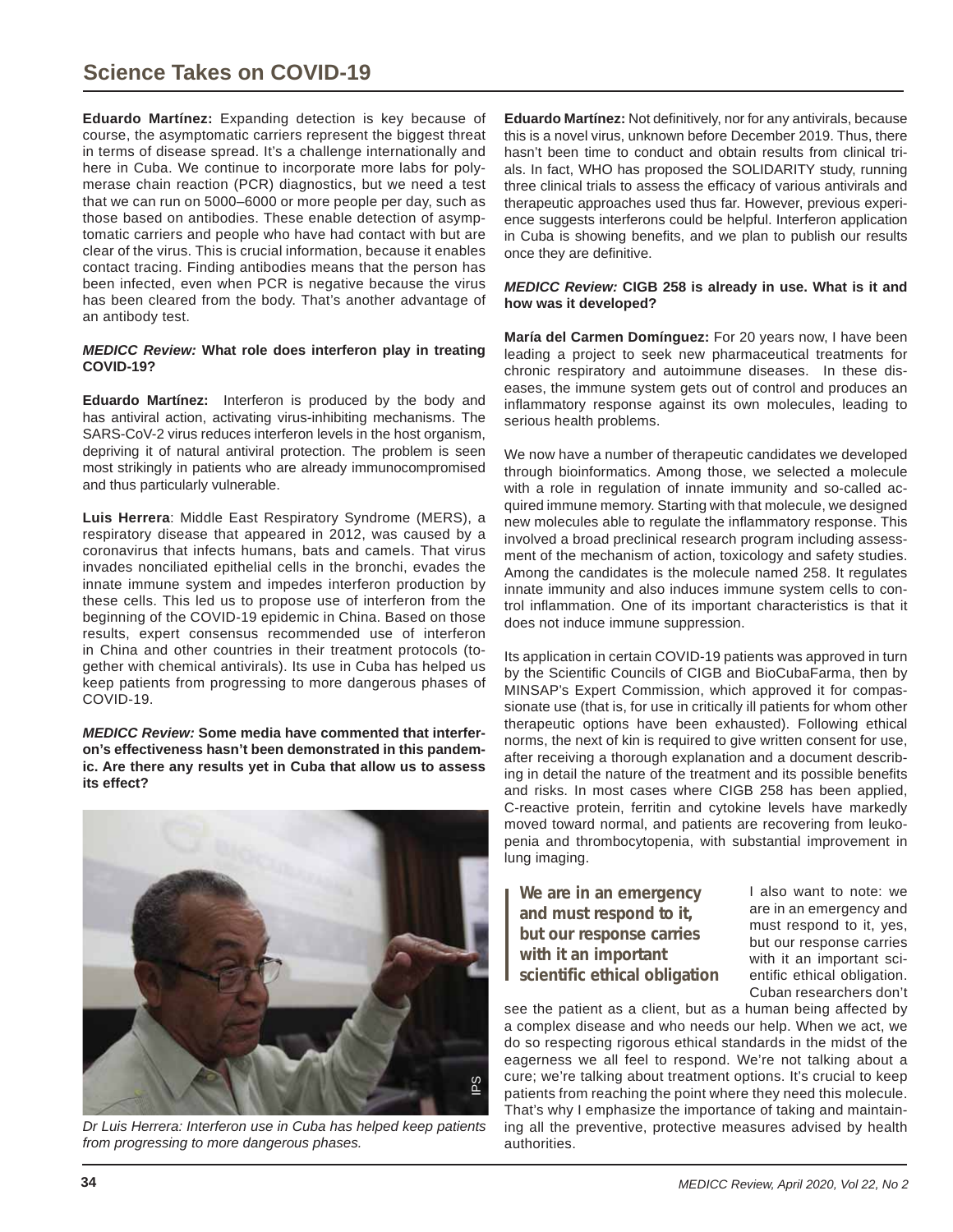

*Dr María del Carmen Domínguez, leading projects for two decades on new pharmaceutical treatments for chronic respiratory and autoimmune diseases.*

#### *MEDICC Review:* **What is Cuba's experience in therapeutic use of vaccines?**

**Vicente Vérez:** In Cuba we have two vaccines that are powerful stimulants of innate immunity, one developed by the Finlay Vaccine Institute, called VME–corona, and one by CIGB, known as CIGB 2020. I'll say a bit more about the first. In 1980, Cuba suffered a meningitis B epidemic that cost many lives, mainly those of young people. Finlay Vaccine Institute researchers under the leadership of Dr Concepción Campa developed VA-MENGOC-BC, the world's first vaccine for preventing serotype B meningococcal disease. Mass administration allowed us to put an end to the epidemic.

For nearly 40 years, now, Cuban scientists have been studying the biologic mechanisms that explain VA-MENGOC-BC's efficacy. Their research has shown that certain of its components are efficient potentiators of the innate immune system. As a result, those components have also been used for years in some of our novel therapeutic vaccines against cancer developed by CIM and in vaccines against allergies. Cancer and allergies have nothing to do with the original protection target—meningococcal disease but components of the vaccine are able to stimulate the innate immune system. Since we had so many years of research on the mechanisms for stimulating innate immunity by a product, which moreover had been shown to be safe and is in wide use in Cuba and several other countries, we considered the possibility that it might be helpful to address the current pandemic.

**Gerardo Guillén:** At CIGB, we're working on a vaccine called CIGB 2020. It's administered nasally or sublingually and stimulates innate immunity locally, precisely along the route of infection for a respiratory disease. We have a trial under way with volunteers, showing preliminary evidence of innate immune system activation. Specifically, the vaccine activates cell surface receptors in the nasopharyngeal mucosa that recognize repetitive patterns as in viral RNA. Systemically, you can detect stimulation of lymphocytes and macrophages in blood; these present viral antigens to the immune system and thus stimulate a specific response to

the coronavirus. In sum, these studies are showing innate immunity activation and preparation of the immune system to develop specific immunity against the virus. The study began recently; when it is complete and we assess the product in a larger group of volunteers, we'll know to what extent this response brings about effective antiviral protection.

This research doesn't involve only CIGB, but was also made possible thanks to cooperation by MINSAP, which approved the study in record time, and to participation by specialists at Havana's Luis Díaz Soto Naval Hospital, whose ethics committee also approved the trial. On March 26, 2020, the clinical trial was approved with participation of an expert group from MINSAP, the National Clinical Trials Coordinating Center (CENCEC) and CECMED. On March 27, a workshop was held to initiate the study involving medical and laboratory personnel, clinical researchers and hospital directors. Volunteer recruitment began among people with symptoms (suspected cases) or contacts of confirmed cases. Volunteers were informed in detail about the trial and provided written consent, according to ethical norms for such clinical trials.



*Dr Gerardo Guillén: Limited studies of CIGB 2020 are showing innate immunity activation and preparation of the immune system to develop specifi c immunity against the virus.*

**Vicente Vérez:** Turning to VME–corona, we've launched a collaborative project to evaluate it with the Pedro Kourí Tropical Medicine Institute (IPK), MINSAP authorities and hospitals assigned to manage coronavirus cases. We aim to determine what benefits we can derive from this vaccine, whose biology and immunology we know well, if we include it in treatment approaches to reduce the number of asymptomatics who become ill and reduce the number of patients who become seriously ill.

The project extends to apparently healthy people, in whom the product might have a nonspecific preventive effect. I emphasize that this is nonspecific, acting on the innate immune system; it is not a specific vaccine. In the first phase, it will be given to particular at-risk groups. We're still finalizing logistics, because administering vaccines is complicated right now with social distancing. All actions will be explained to the community; we'll inform people in detail of what we plan to do and how our approach is based on almost 40 years of research. All participants will be given detailed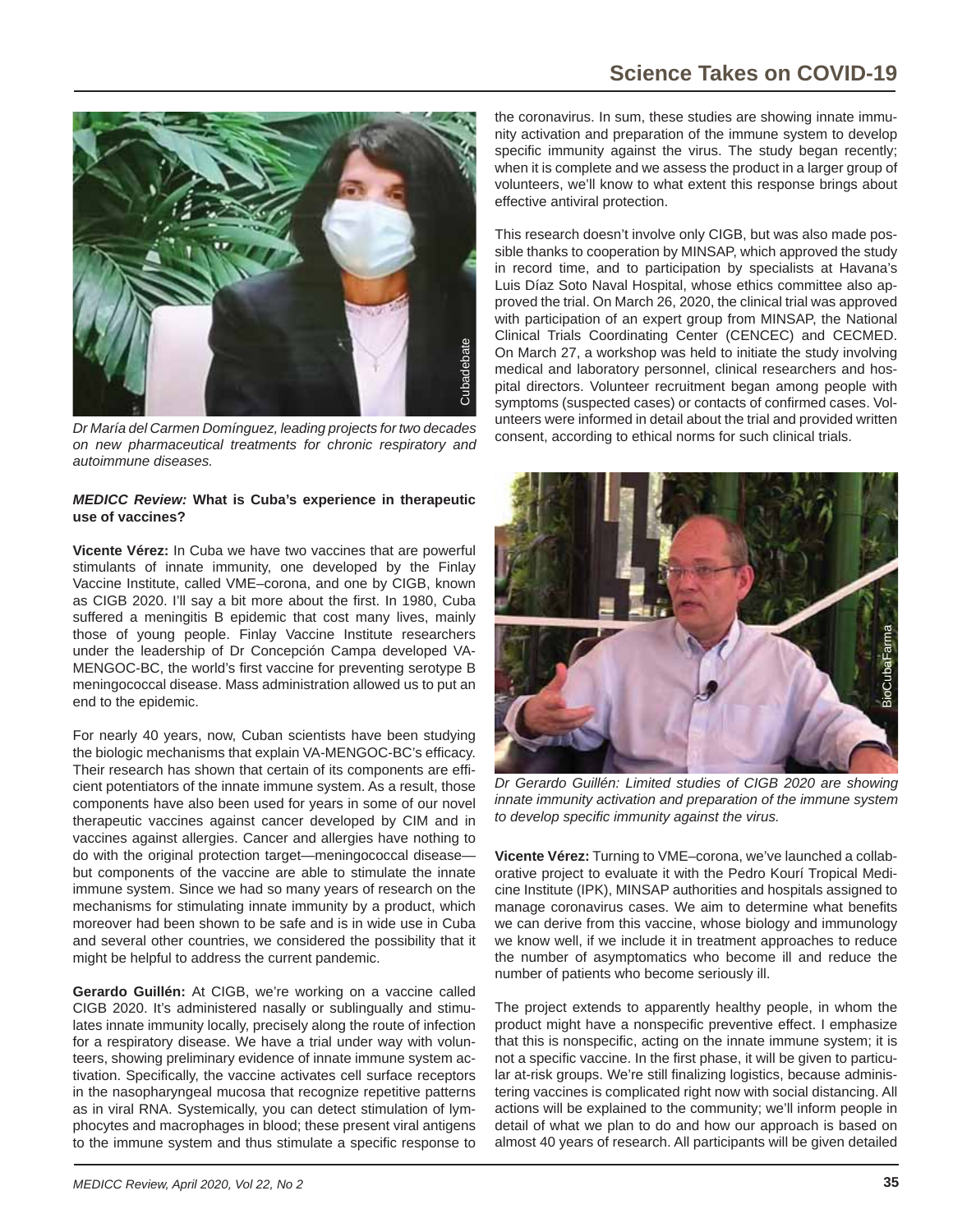information about the trial and its possible risks and benefits and will need to provide written consent. All results will be shared with the international scientific community.

#### *MEDICC Review***: Is Cuba looking for a specifi c vaccine against SARS-CoV-2, as others are doing?**

**Vicente Vérez:** The Finlay Vaccine Institute has been working intensively on a vaccine against pneumococcus, a priority for protecting our children. We still haven't eliminated pneumococcal pneumonia in Cuba. Nonetheless, we've now paused that research to tackle this huge problem; when this emergency has passed, we'll continue the pneumococcal vaccine work until we have this vaccine for our national health system. Developing a vaccine against SARS-CoV-2 will need highly integrated efforts by our entire research and industrial capacity. CIGB is working on the virus's specific antigens, which will provide a platform for the projects, while CIM has considerable experience using mammalian cells for biotech production.

The Finlay Vaccine Institute has undertaken three projects to explore and understand the way the virus functions. The virus has many evasion mechanisms and designing a vaccine is impossible without understanding them. One of the most important is an expansion mechanism first observed in HIV in 2000. The virus sequesters immune system cells and puts them to work to help it multiply. In 2004, this phenomenon was also seen in the first SARS virus (SARS-CoV-1), the closest cousin to this new coronavirus. When that SARS virus enters immune system cells, it forms a double vacuole that hides many of the molecular characteristics that normally enable the immune system to identify and attack it. This viral expansion is infrequent. Might SARS-CoV-2 also be using this mechanism? How might we counter it? So we're not just looking for antigens specific to this virus; we're trying to understand the tricks it uses to its advantage. Once we understand these mechanisms, we'll be able to develop a swifter strategy to design both vaccines and treatments.

**Gerardo Guillén:** A specific vaccine is a tremendous challenge. Some pandemics have disappeared even without a vaccine being discovered in time. There's no evidence yet to suggest that risk of viral contagion will disappear within a few months, so many groups worldwide are working on a preventive vaccine. Because of containment measures to protect the population and prevent deaths, much of the world's population will not have had contact with the virus, won't have developed immunity and will continue to be susceptible as long as the virus continues to circulate. That's why specific vaccines are needed. A specific preventive vaccine could take years to develop. The most optimistic scientists speak in terms of a year to 18 months of intense development.

Cuban institutions working toward such a vaccine are designing various strategies, beginning with selection of viral antigen fragments and their expression in mammalian cells, bacteria and yeast. Such cell systems are used in biotech to produce proteins for use in both treatments and vaccines. After this first step, we'll have to develop purification processes, analytic systems, and in vitro and in vivo studies. These projects require participation from several areas of our institutions, including research, product development, animal research, toxicology and pharmacology. Finally, only candidates that successfully pass through this entire trajectory proceed to clinical trials to assess their safety and efficacy in humans.

#### *MEDICC Review:* **How important is international collaboration in this research?**

**Eduardo Martínez:** Cuba is willing to collaborate on research and other areas as well, sharing experiences. A number of countries have also requested Cuban cooperation, not just with health personnel, but also with medications. For example, 72 countries have asked for interferon. We have a production plant in China and one here. We also have factories that make other medications, which we could convert to interferon production if needed at some point. Finally, of course, Cuban institutions are collaborating in every way possible with WHO and PAHO, indispensable for any effective global response to COVID-19.

**Gerardo Guillén:** International collaboration is essential to move ahead with development of specific vaccines. It's highly unlikely that any single institution would have all the methodology, equipment, animal models and financial resources to carry out a project of this magnitude quickly and successfully. For example, animal studies require exposing animals to the virus. There are reports of this kind of research on coronavirus using transgenic mice, ferrets and monkeys. This has to be done in highly secure Level-3 laboratories. We have links with Chinese colleagues who have such conditions for experimental research. Only joint efforts through these collaborations will carry us through all the essential stages of this complex research program.

*MEDICC Review:* **Cuba has collaborated with China on biotech production for years such as the joint ventures Biotech Pharmaceuticals, to produce monoclonal antibodies against cancer, and ChangHeber for interferon alfa-2b production,**  the first with CIM technology, the second with CIGB technol**ogy. Can you describe Cuba's collaboration with China concerning COVID-19?**

**Eduardo Martínez:** We have a group of scientists working in China. Last year, we created a Chinese–Cuban R&D center. Information from our representatives in China has been systematically compiled over the course of the pandemic and has been very important. Much of it we received before it appeared in the mass media and helped us form an idea of what was going on and what our contribution could be.

**Luis Herrera**: The Chinese–Cuban joint venture, ChangHeber, was created in 2003, with headquarters in the city of Changchun, to produce interferon alfa-2b. As we mentioned, this product is being used to treat COVID-19 in China, selected by the country's State Health Commission. ChangHeber, together with Biotech Pharmaceuticals and Changchun Heber Biological Technology, are the results of Chinese–Cuban collaboration in biotech, a sector with ample prospects for joint projects.

*MEDICC Review***: Antibacterial chemotherapy has had great**  success, despite the phenomenon of resistance. In the field **of antivirals, with few exceptions (such as acyclovir), it was only with the onset of the AIDS epidemic that concerted research was directed at antiviral chemotherapy. In fact, what stopped AIDS from spreading was not discovery of a vaccine (still pending), but the success of antivirals. How is research on antivirals proceeding globally, and what can we expect in the next few years?**